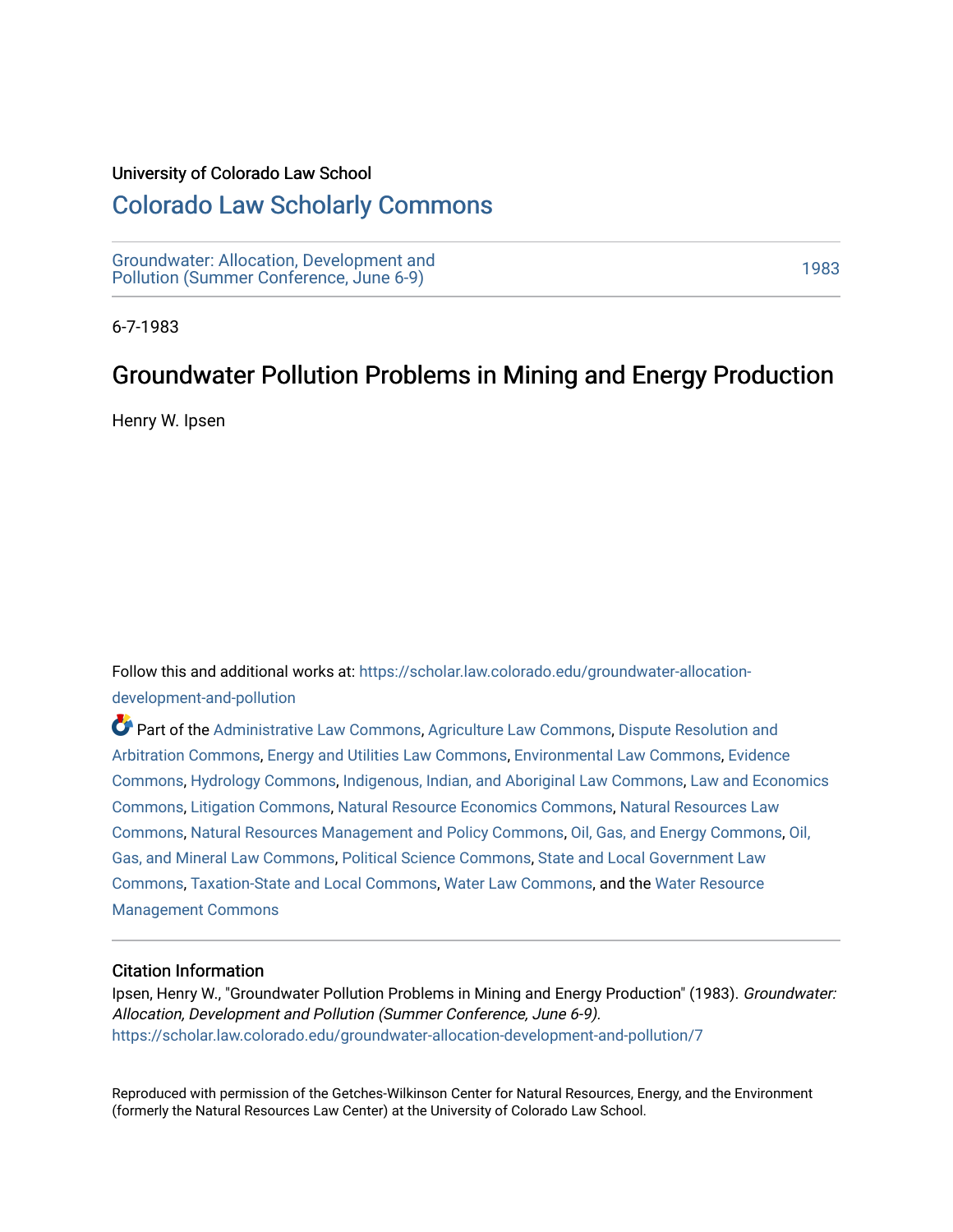

Henry W. Ipsen, *Groundwater Pollution Problems in Mining and Energy Production*, *in* GROUNDWATER: ALLOCATION, DEVELOPMENT AND POLLUTION (Natural Res. Law Ctr., Univ. of Colo. Sch. of Law 1983).

Reproduced with permission of the Getches-Wilkinson Center for Natural Resources, Energy, and the Environment (formerly the Natural Resources Law Center) at the University of Colorado Law School.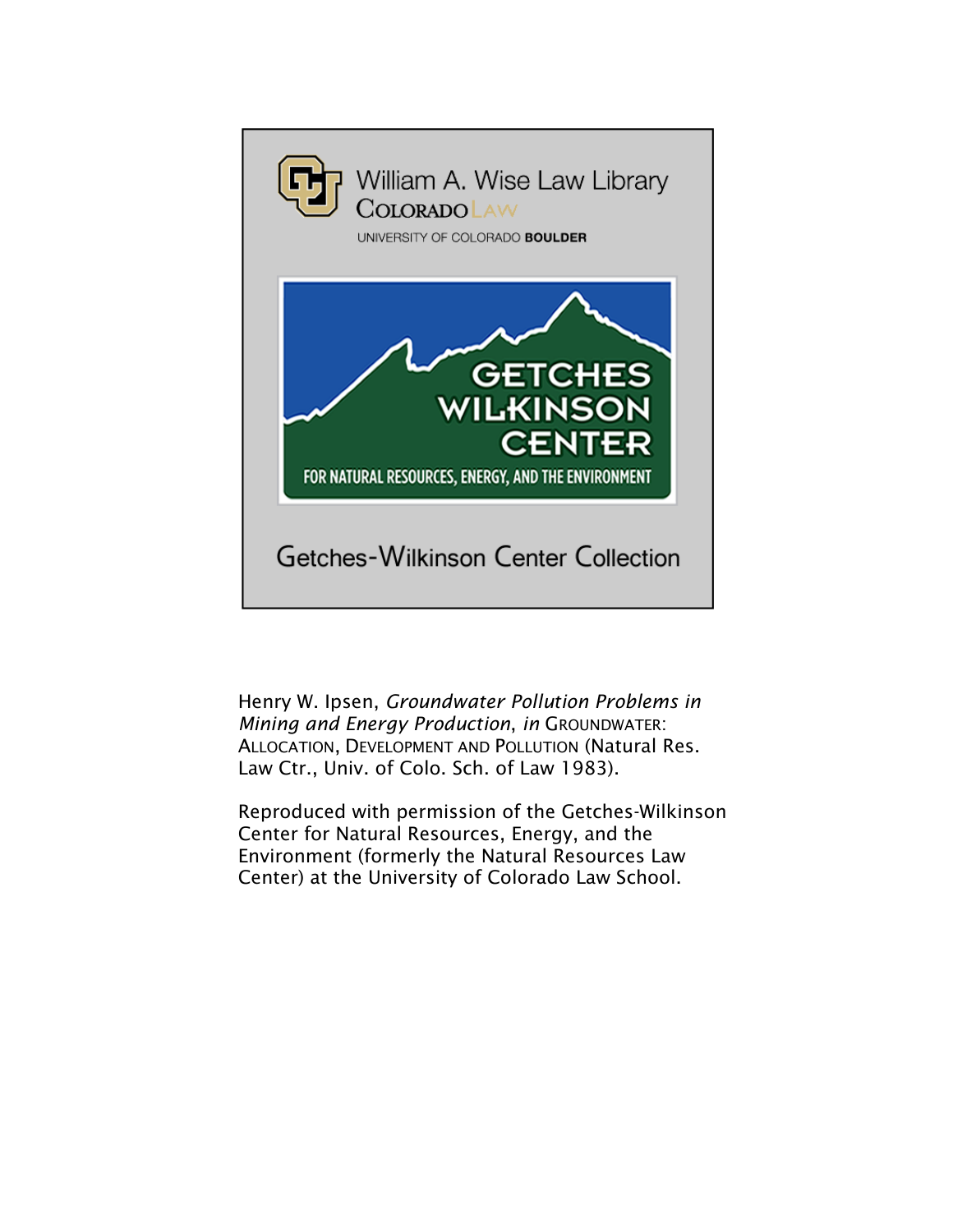### GROUNDWATER POLLUTION PROBLEMS IN MINING AND ENERGY PRODUCTION

Henry W. Ipsen Kirkland & Ellis

Groundwater: Allocation, Development and Pollution

 $\chi_{\rm{max}}$  .

 $\sim$   $'$ 

Fourth Annual Summer Natural Resources Law Short Course

Natural Resources Law Center University of Colorado School of Law

June 6-9, 1983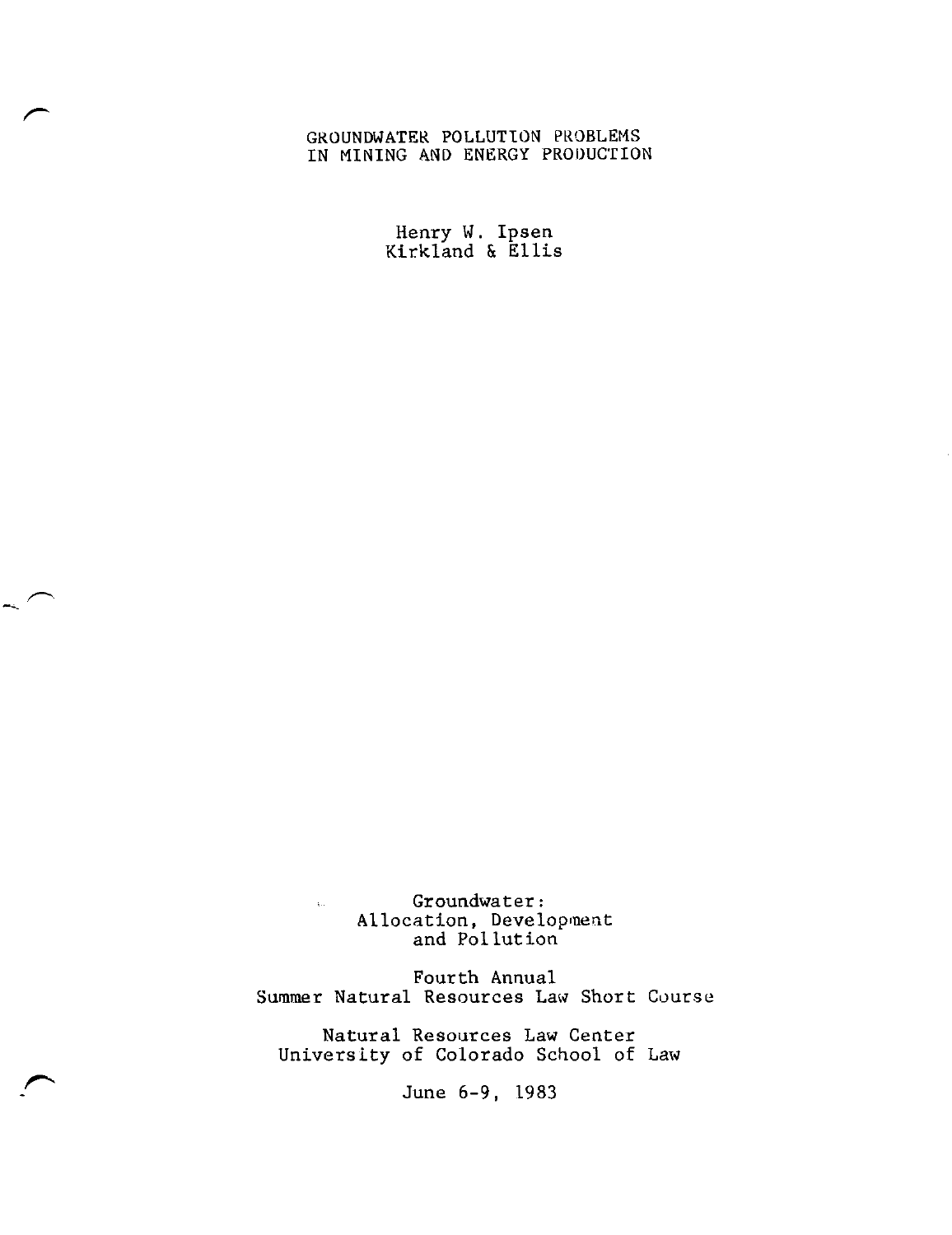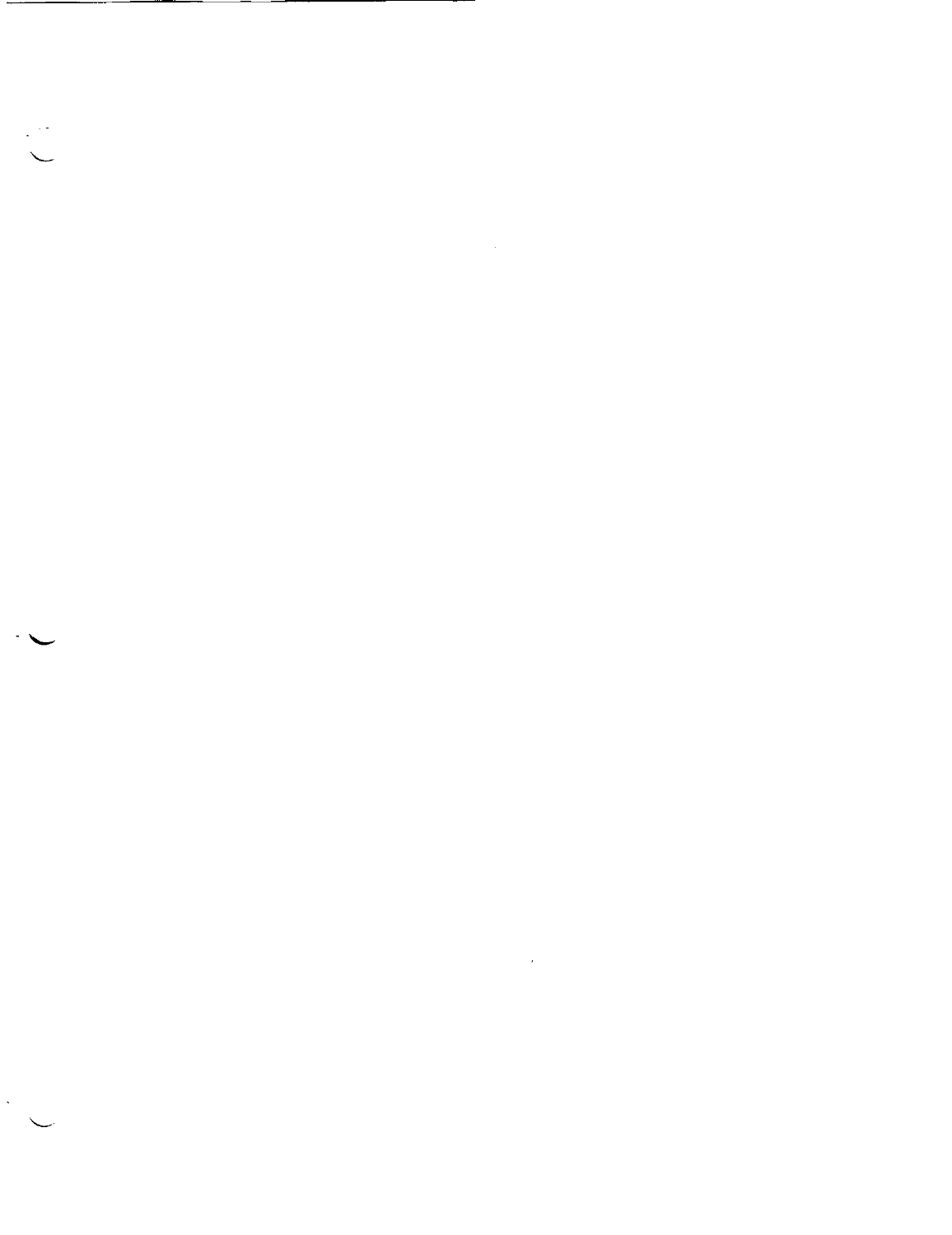- I. GROUNDWATER POLLUTION AND THE MINERALS INDUSTRY
	- A. Generic Types of Groundwater Pollution
		- 1. Direct discharge of wastewaters by disposal through injection wells.
		- 2. Seepage or leachate from storage and disposal of wastes near or on the surface.
		- 3. Contamination from unintentional deposition of wastes. (Source: EPA, Report to Congress, Waste Disposal Practices and Their Effect on Groundwater, 1977.)
	- B. Specific Groundwater Pollution Problems Caused by the Minerals Industry
		- 1. Direct injection of wastes:
			- a. Reinjection of fluids brought to the surface in connection with oil and gas production wells.
			- b. Backfilling of tailings in abandoned stopes in connection with hardrock mining and milling operations.
		- 2. Seepage from surface disposal of wastes:

-1-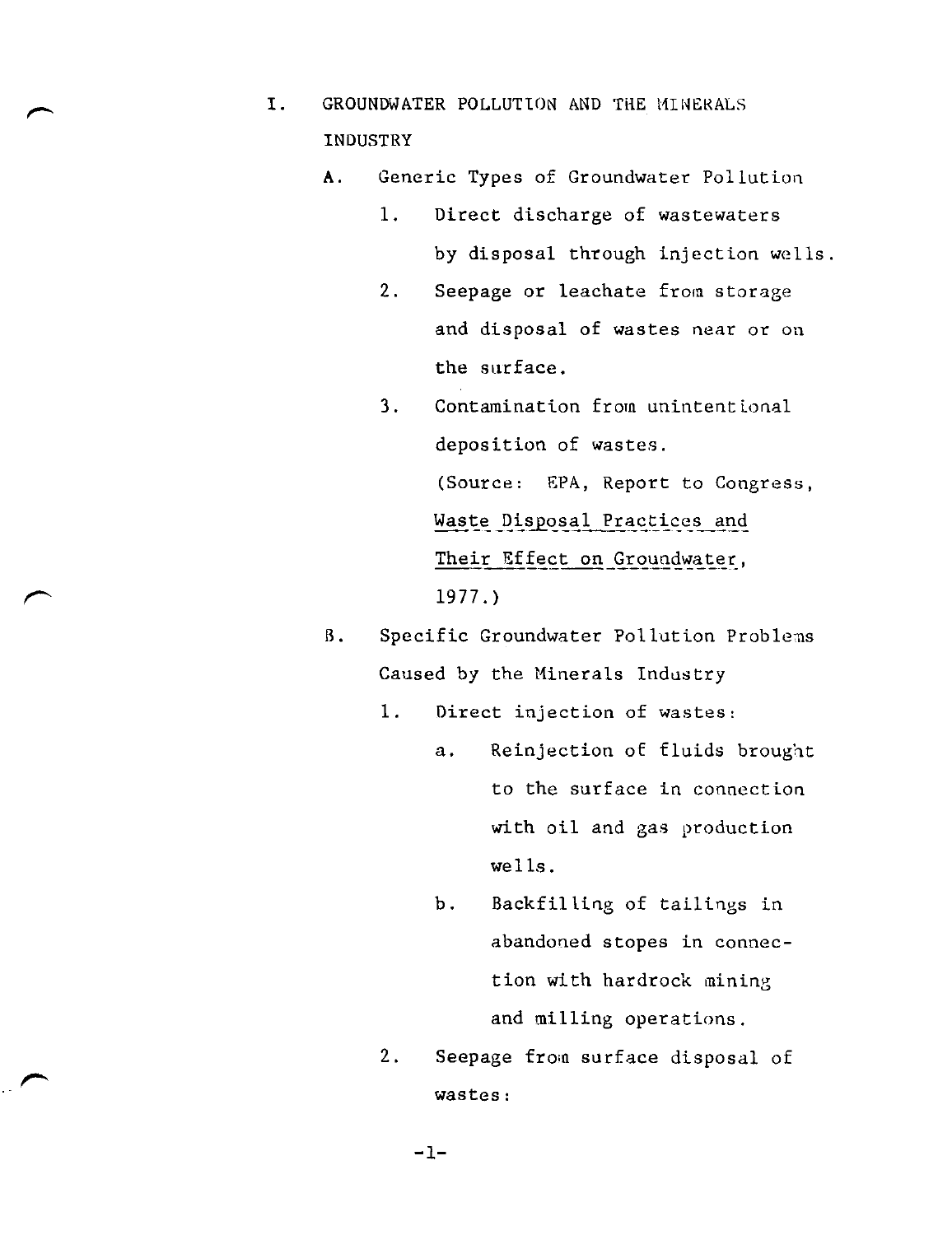- a. Spent shale from surface retorting operations.
- b. Process wastewaters from surface retorting of oil shale.
- c. Waste rock piles and overburden from underground hardrock or mineral mines, and coal mines.
- d. Sludges from the treatment of mine drainage water.
- e. Tailings and chemical process wastes from conventional hardrock milling operations.
- f. Seepage from heap leaching of subgrade ores.
- 3. Contamination by "non-disposal" activities:
	- a. Seepage created by tunneling and blasting in connection with underground mining activities.
	- b. Residual wastes generated by in situ retorting operations associated with oil shale production.

 $-2-$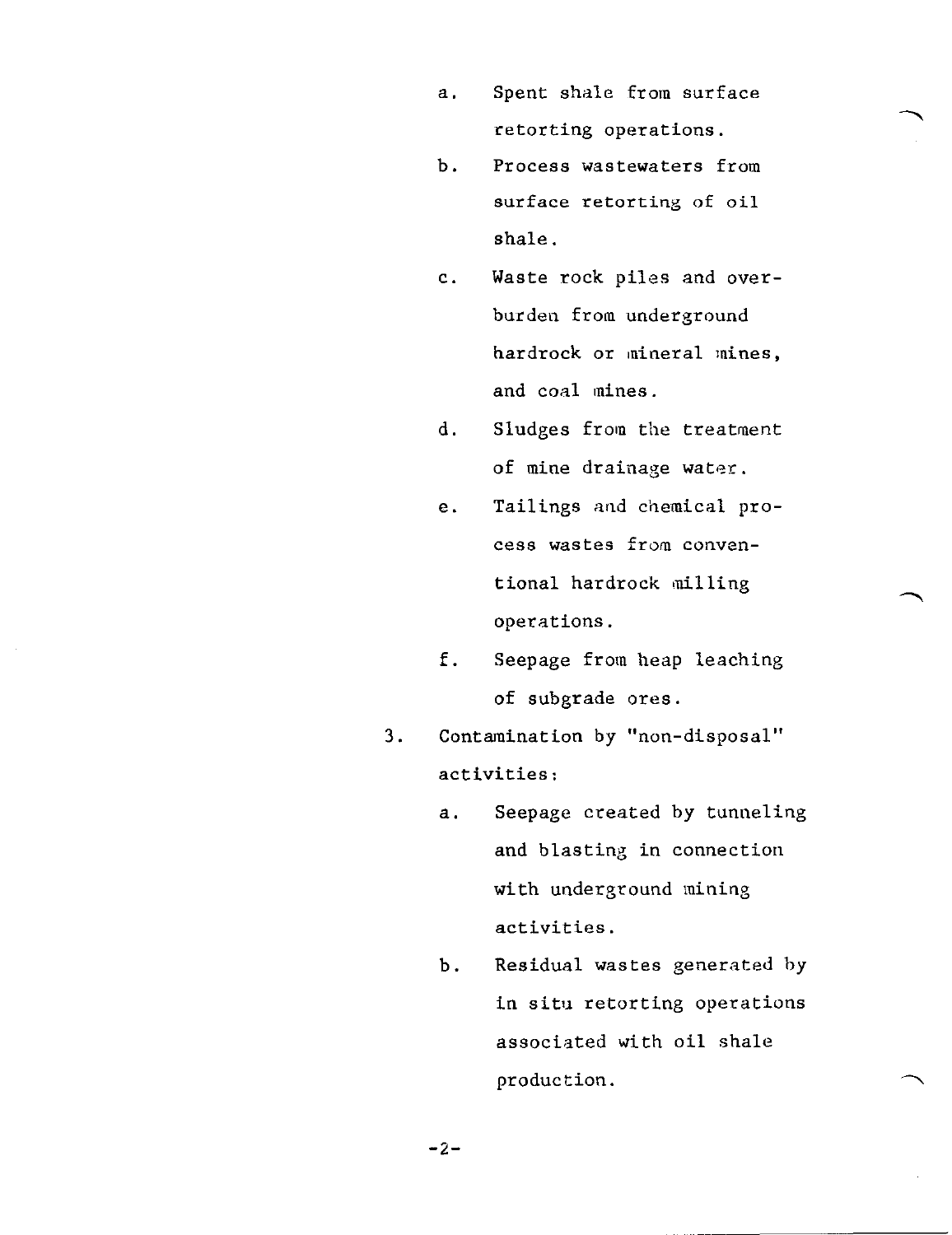- c. Excursion of solutions associated with in situ chemical processes.
- d. Secondary recovery operations in connection with oil and gas wells, including waterflood recovery, and injection of solvents or microbes to facilitate recovery.
- II. APPLICATION OF COMMON LAW DOCTRINES TO THE PROBLEM OF GROUNDWATER POLLUTION
	- A. The Enactment of Comprehensive Water Pollution Control Statutes Has Not Precluded "Private" Remedies. See, e.g., 33 U.S.C. §1365(e) and §25-8-612, CRS 1973.
	- B. Negligence Law.
		- 1. The doctrine of negligence usually is applied in two cases:
			- a. Where the polluting activity must be conducted at the particular location because it involves exploitation of a resource located there.
			- b. When the activity normally is not a source of pollution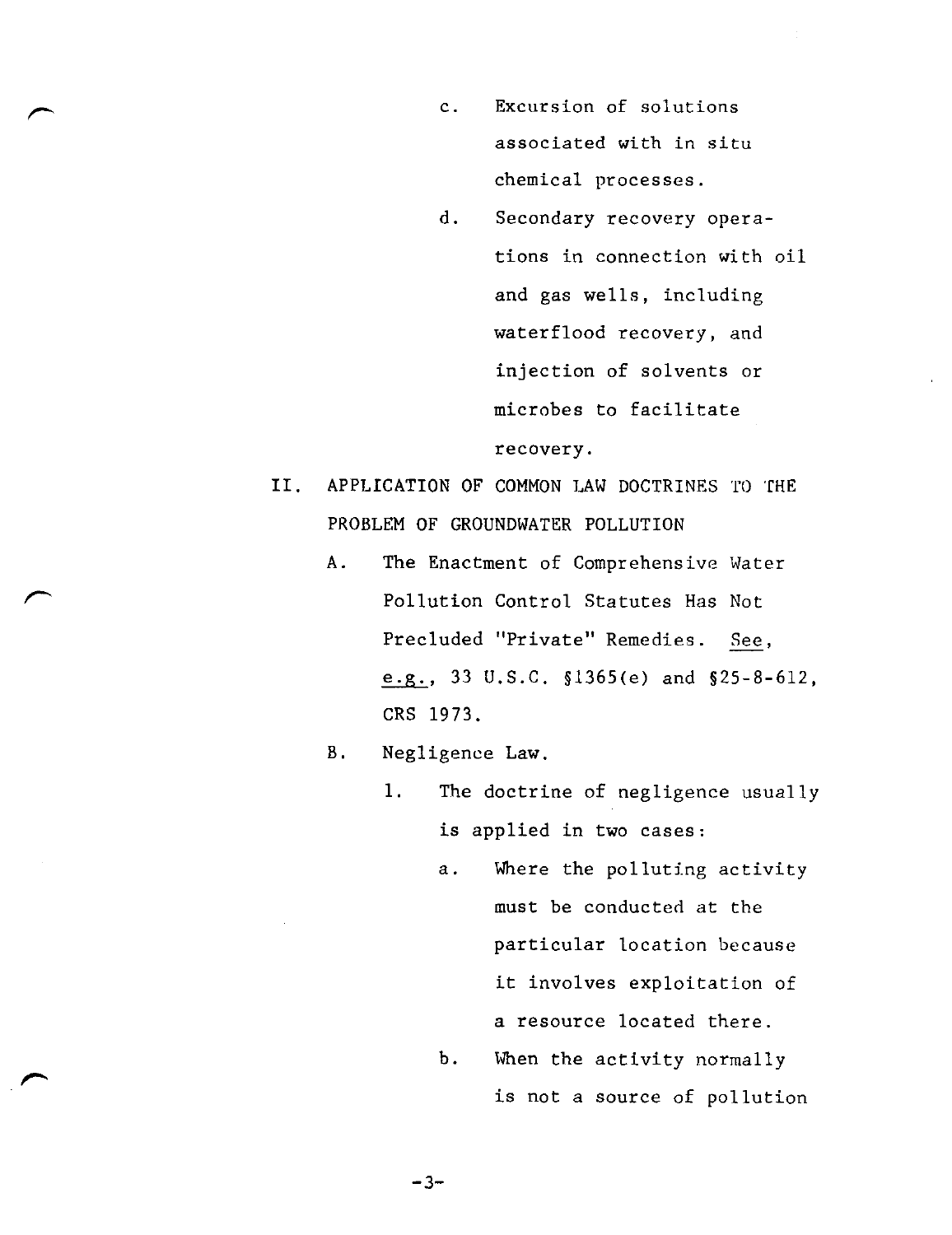and the pollution which does occur may or may not have been the result of an unforeseeable event. (Source: Davis, "Groundwater Pollution: Case Law Theories for Relief", 39 Missouri Law Review, 1974.)

- 2. Applications of the negligence doctrine: See, cases cited in American Law of Mining, Ch. 4, "Underground Water" and 1978 supplement. See also, Elsey v. Adirondack & St. L. RR, <sup>161</sup> N.Y.S. 391 (N.Y. 1916).
- 3. Negligence rules are very frequently applied in cases involving pollution of groundwater by oil and gas wells. See, e.g., Norman v. Greenland Drilling Company, 403 P.2d 507 (Okla. 1965); SunRay Mid-Continent Oil Company v. Tisdale, 366 P.2d 614 Okla. 1961); Gulf Oil Corporation v. Alexander, 291 S.W.2d 792, aff'd, 295 S.W.2d 901 (Tex.

 $-4-$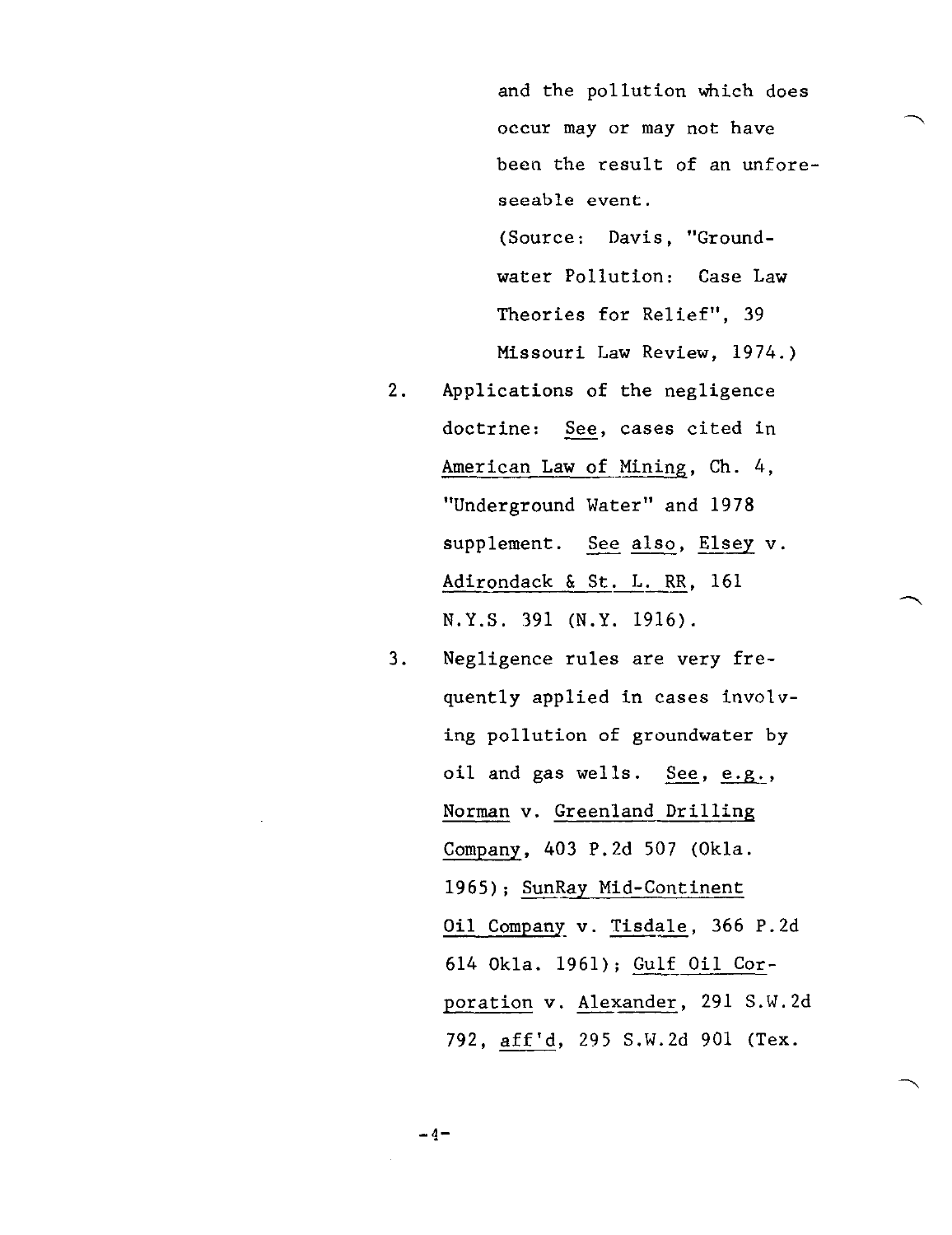1956), McCoy v. Cohen, 140 S.E.2d 427 (W. Va. 1965).

- 4. Liability without fault -- mining activities as "ultra-hazardous activities" or "abnormally dangerous activities." See, Restatement of Torts, §519 (1939); Bumbarger v. Walker, 164 A.2d 144 (Penn. 1960); Enos v. Schuchart, 88 N.E.2d 406 (Ind. 1963).
- C. Nuisance Law.
	- 1. The doctrine of nuisance is usually applied in two situations:
		- a. When the activity need not be conducted in a particular location (and therefore has no necessary relationship to the land) and it normally is a source of pollution or has a propensity to cause pollution.
		- b. Where the polluter refuses to abate the source of pollution once he is notified of its injurious consequences.

(See, Davis, supra.)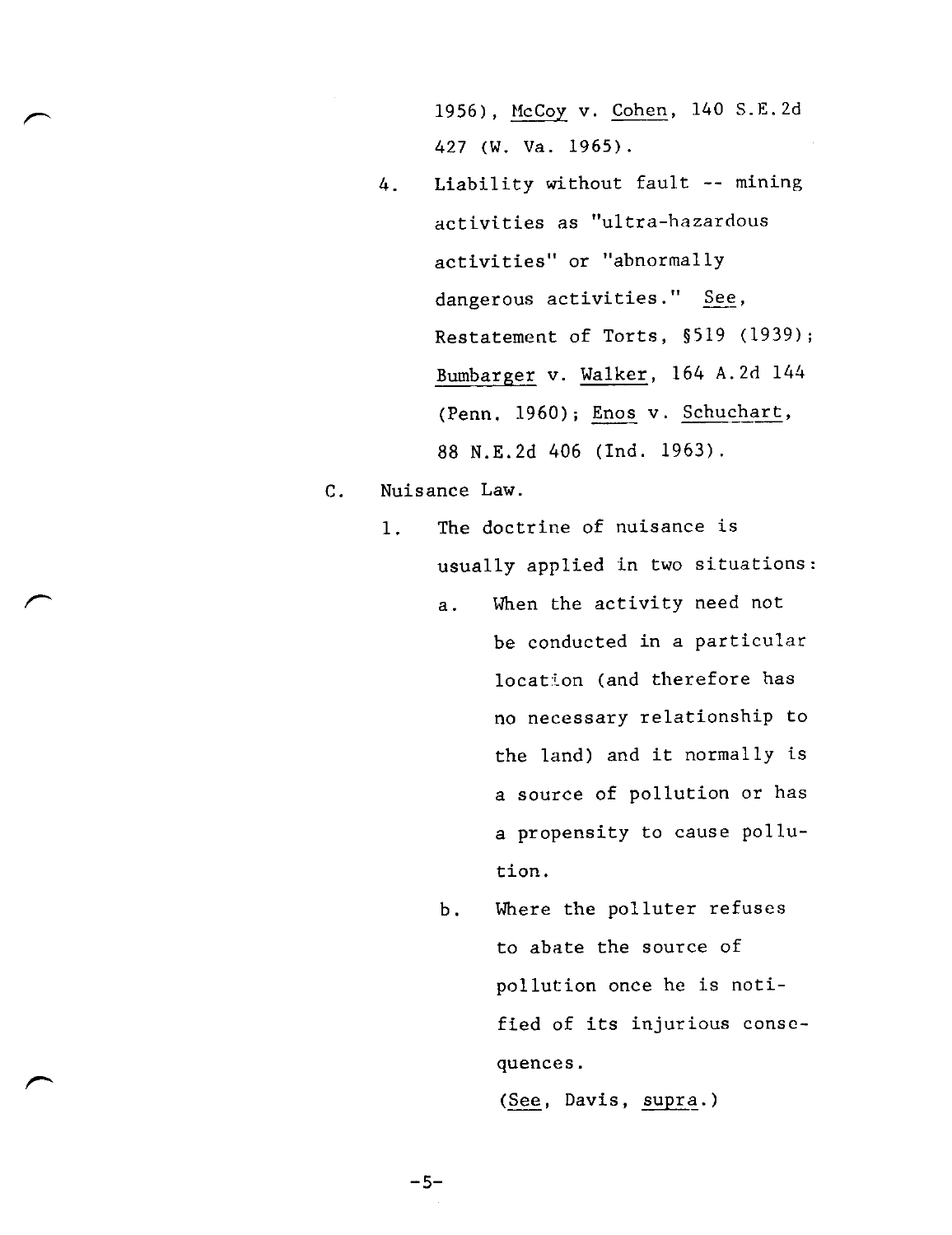- 2. While some courts select the doctrines of nuisance or negligence based on the relationship of the surface and mineral owners, the vast majority of mining and oil and gas law cases are cited under negligence law rather than nuisance law, regardless of this relationship. (Davis, supra, p. 132-33).
- 3. Recent cases involving groundwater pollution resulting from oil and gas well operations have combined the doctrine of nuisance with the "ultra-hazardous activity" doctrine to provide a remedy to the plaintiff.
	- a. Mowrer v. Ashland Oil and Refining Company, Inc., 518 F.2d 659 (7th Cir. 1975).
	- b. Branch v. Western Petroleum,  $Inc., \qquad P.2d \qquad .18 ERC$ 1934 (Utah 1982).
- D. Protection Under Water Rights Doctrines.
	- 1. Riparian States: In most cases the Courts will apply negligence

 $-6-$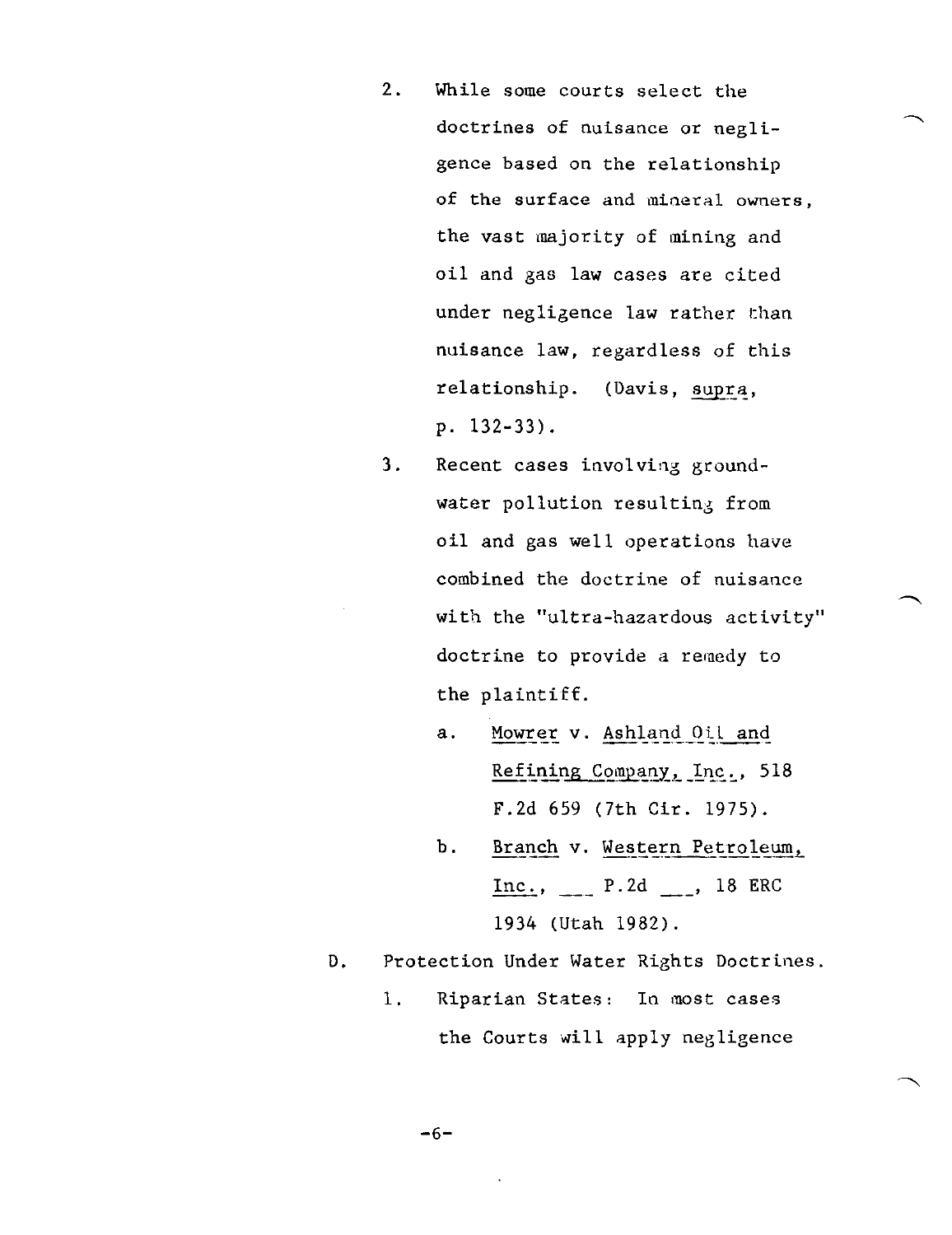or nuisance in lieu of the doctrine of reasonable use. Davis, supra, pp. 123-125.

- 2. Appropriation States: In Western states, the appropriation doctrine historically has been used as a basis for relief (interference with prior appropriative right). See, e.g., Suffolk Gold Mining and Milling Company v. San Miguel Consolidated Mining and Milling Company, 48 Pac. 828 (Colo. 1897).
- FEDERAL AND STATE GROUNDWATER PROTECTION III. PROGRAMS AND THEIR IMPACT ON THE MINERALS INDUSTRY
	- A. Until recently, public regulation of groundwater pollution has been sporadic. See, e.g., Corker, "Inadequacy of the Present Law to Protect, Conserve, and Develop Groundwater Use," 25 Rocky Mt. Min. L. Inst. p. 23-1 (1979). See also, U. S. v. Phelps Dodge Corporation, 391 F.Supp. 1181 (D. Ariz. 1975); U. S. v. GAF Corporation, 389 F.Supp. 1379 (S.D. Tex. 1975); Exxon v. Train, 556 F.2d 822 (7th Cir. 1977); U. S.

-7-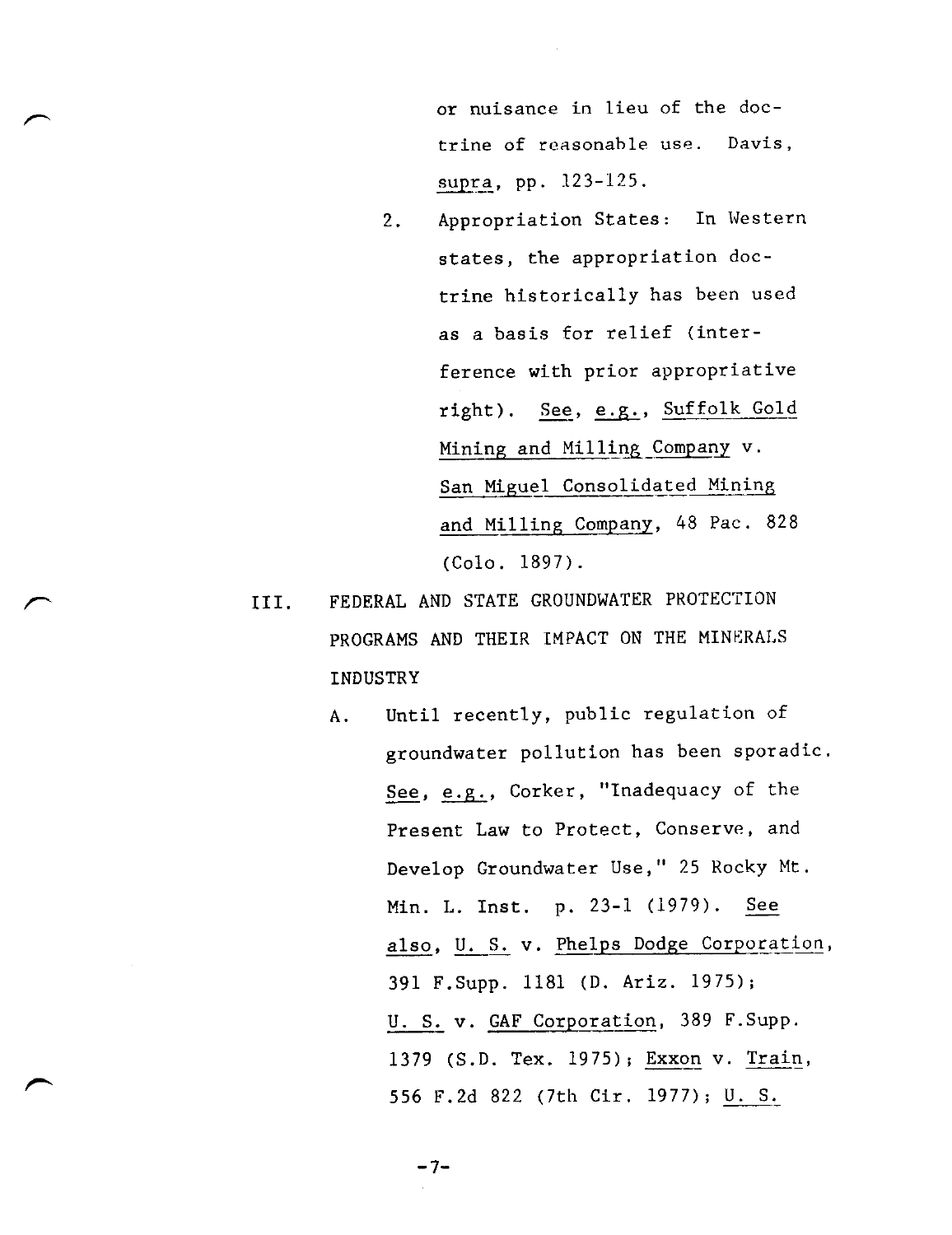v. Earth Sciences, Inc., 599 F.2d 368 (10th Cir. 1979). In the past, uncontrolled injection of mining wastes has been viewed as a viable alternative to the discharge of wastes to surface streams. See, e.g., In Re Molybdenum Corporation of America, Interior Board of Land Appeals No. 10867, 1 ER 1381 (1970).

- B. The Underground Injection Control Program.
	- 1. Source of authority is Subtitle C of the Safe Drinking Water Act, 42 U.S.C.  $\S$  $\S$ 300(f)-300(j)-9 (1976).

2. EPA's UIC Regulatory Program.

- a. The scope and purview of the UIC program is tied to the protection of drinking water supplies.
	- b. EPA's procedural regulations: 40 CFR Parts 122-24.
- c. EPA's substantive regulations: 40 CFR Part 146.
- d. Application of substantive requirements to the minerals industry:

 $-8-$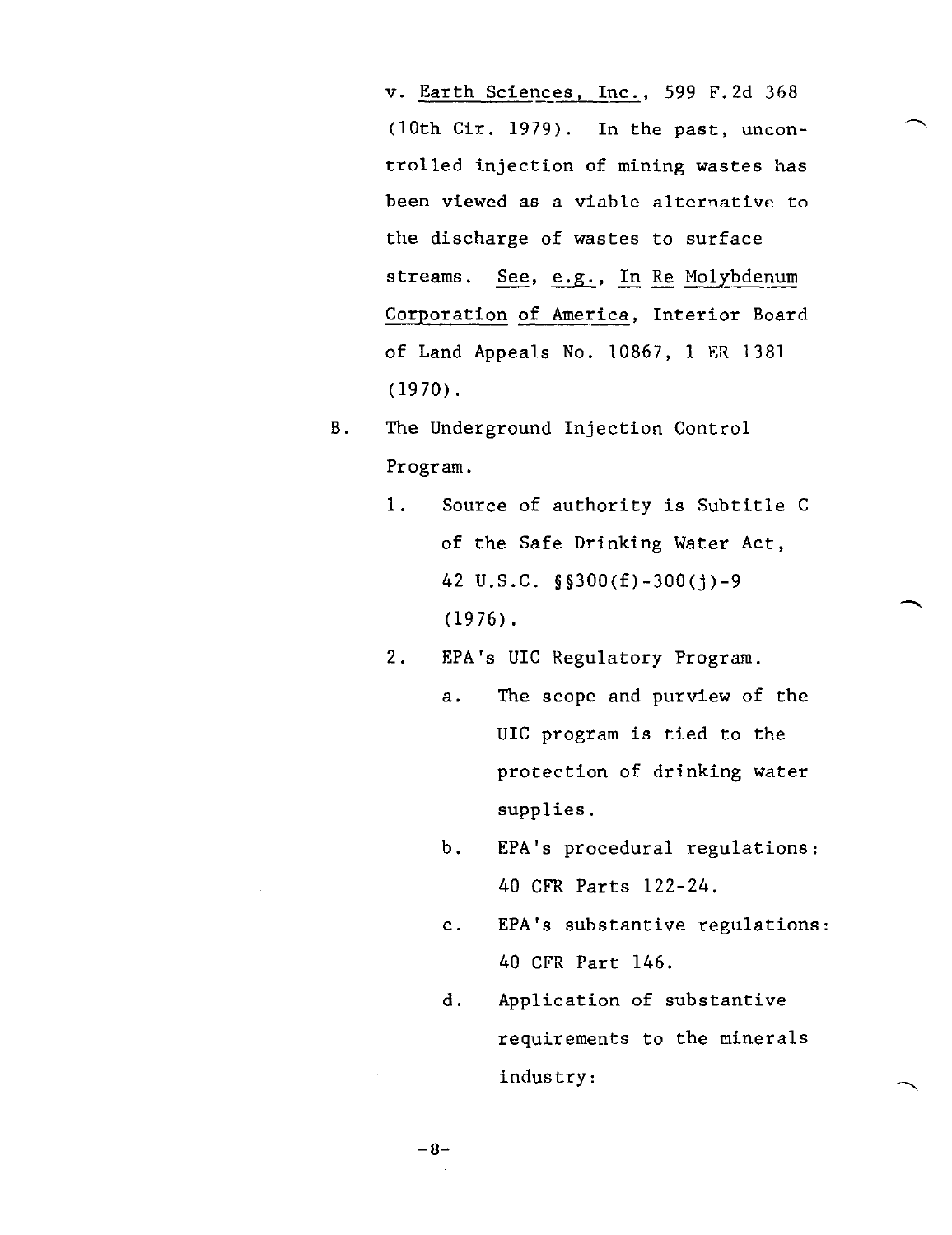- Classification of activities
- Prohibitions
- Technical requirements regarding well siting and construction
- Monitoring requirements
- C. The Resource Conservation Recovery Act of 1976, 42 U.S.C. §6901-6987 (1976).
	- 1. RCRA's regulation of hazardous waste discharges to groundwater and its potential application to the mining industry. See Chemical Manufacturers Assoc., et al. v. EPA,\_ 673 F.2d 507 (D.C. Cir. 1982).
	- 2. Regulation of mining waste and waste associated with the production of oil and gas has been suspended pending the completion of certain studies and reports to Congress.
		- a. The Bevill Amendment, 42 U.S.C. §6982(f) (1980);
		- b. Suspension of EPA permit regulations, 45 Fed. Reg. 776618 (Nov. 19, 1980);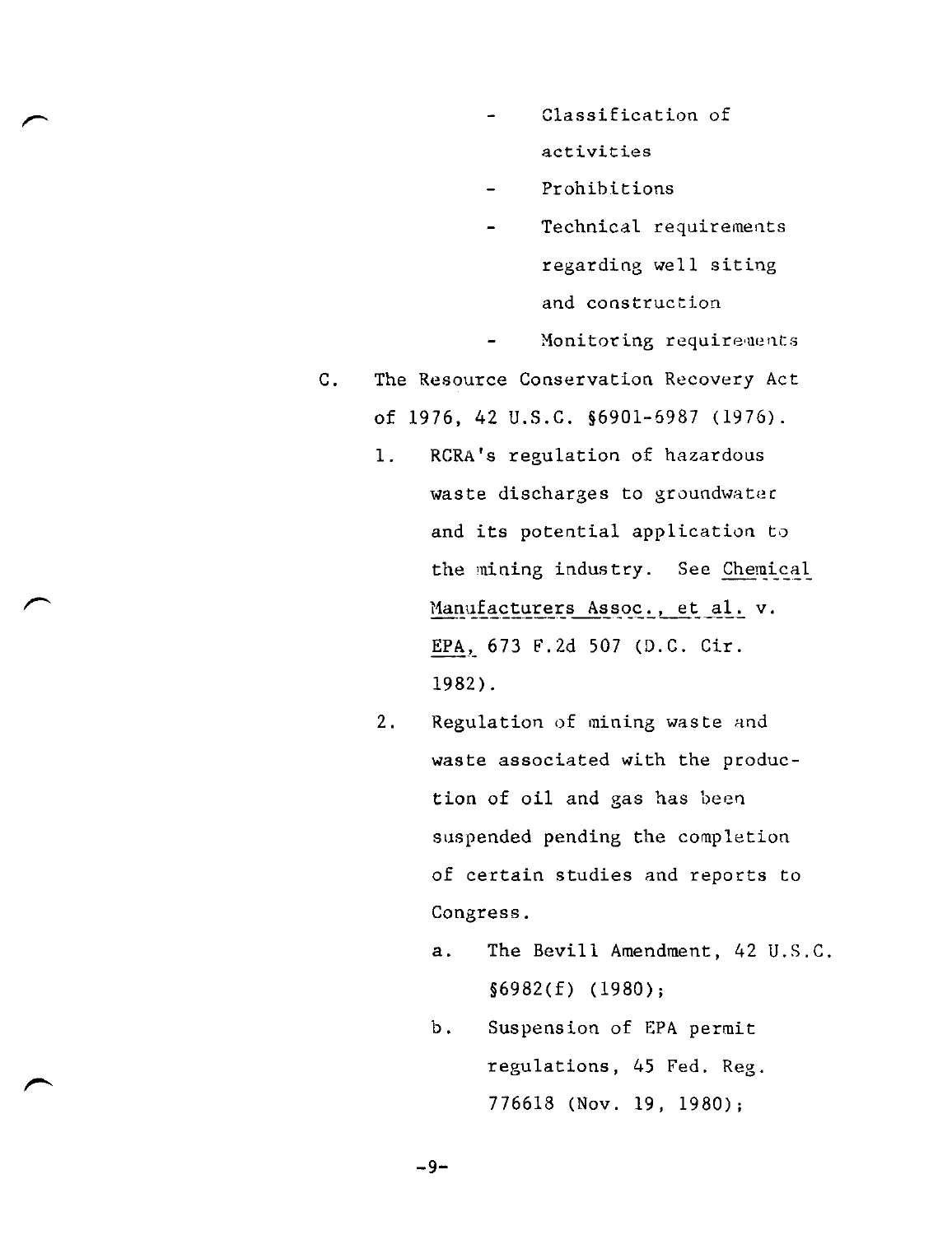- c. Status of the PEDCO Study and EPA's Report to Congress;
- d. Status of EPA's Oil and Gas Well Waste Study.
- D. The Surface Mining Control and Reclamation Act of 1977, 30 U.S.C. §§1201-1328.
	- 1. SMCRA includes provisions for protection of groundwater quality from adverse effects of surface and underground coal mining, including standards for pollution, acid mine drainage, and hydrologic disturbance. See, 30 U.S.C. §§1257 and 1265.
	- 2. OSM regulations pertaining to groundwater quality protection in mining and reclamation plans. See, e.g., 30 CFR §§780.21 and 784.14.
- E. The Uranium Mill Tailings Radiation Control Act of 1978, P.L. 95-604, 92 Stat. 3021.
	- 1. UMTRCA is concerned with the environmental impacts of uranium mill tailings at active and inactive mill sites.

-10-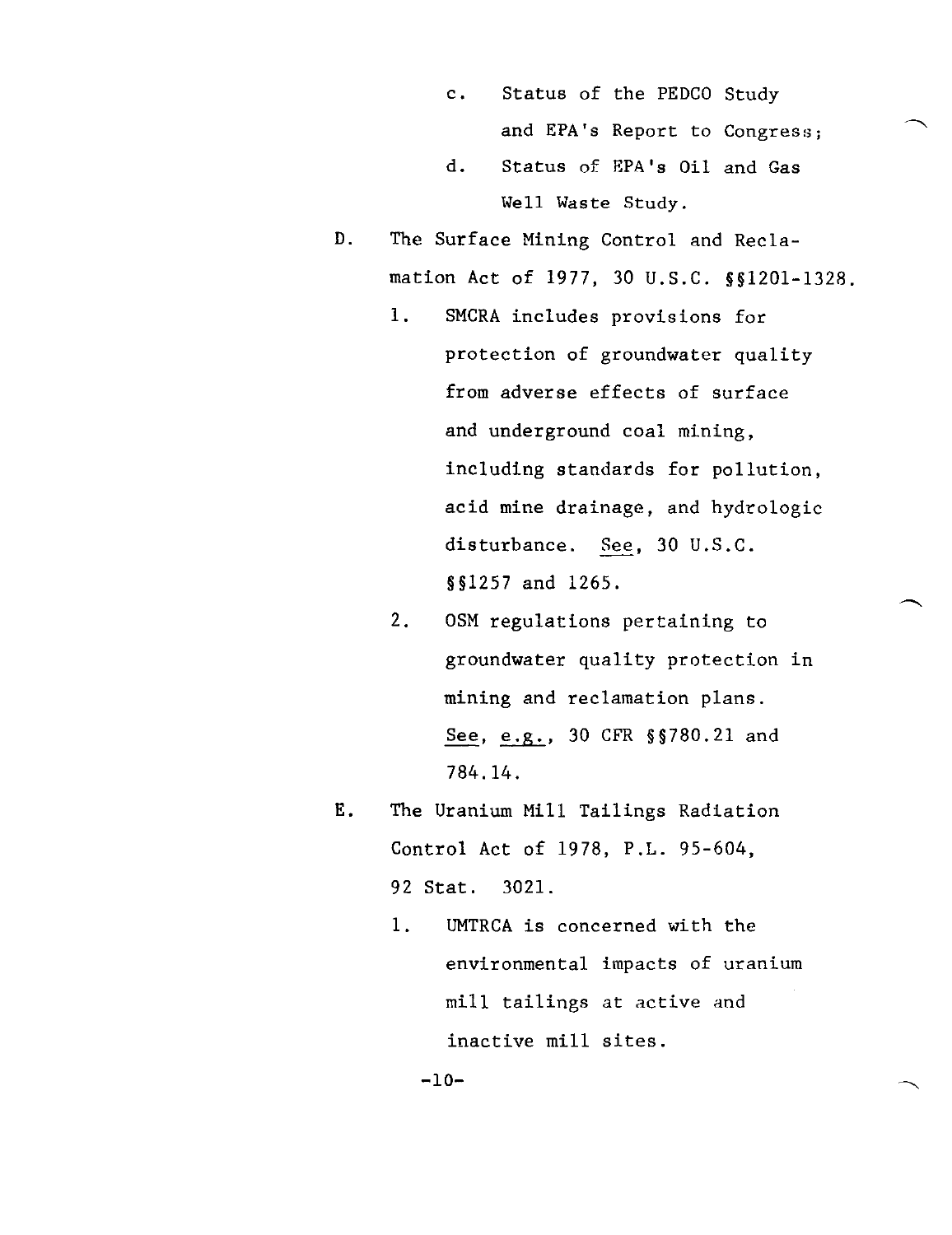- 2. NRC has developed technical requirements pertaining to seepage of toxic materials into groundwater. See Criterion 5 of Appendix A to 10 CFR, Part 40, 45 Fed. Reg. 65533-65536 (Oct. 3, 1980).
- F. The Comprehensive Environmental Response, Compensation, and Liability Act of 1980, 42 U.S.C. 9615.
	- 1. The scope and purview of Superfund.
	- 2. The National Contingency Plan, and EPA's policy relative to mining sites. See, 47 Fed. Reg. 31180-31243 (July 16, 1982).
- G. Federal Proprietary Regulation of Mining, Milling, and Oil and Gas Operations.
	- 1. Bureau of Land Management:
		- (a) Protective measures imposed on oil shale lessees by BCM.
		- (b) Regulation of production of leasable minerals. 30 C.F.R. §§ 231.10, 231.51.
		- (c) Regulation of mining and milling of locatable minerals. 43 C.F.R. Part 3809.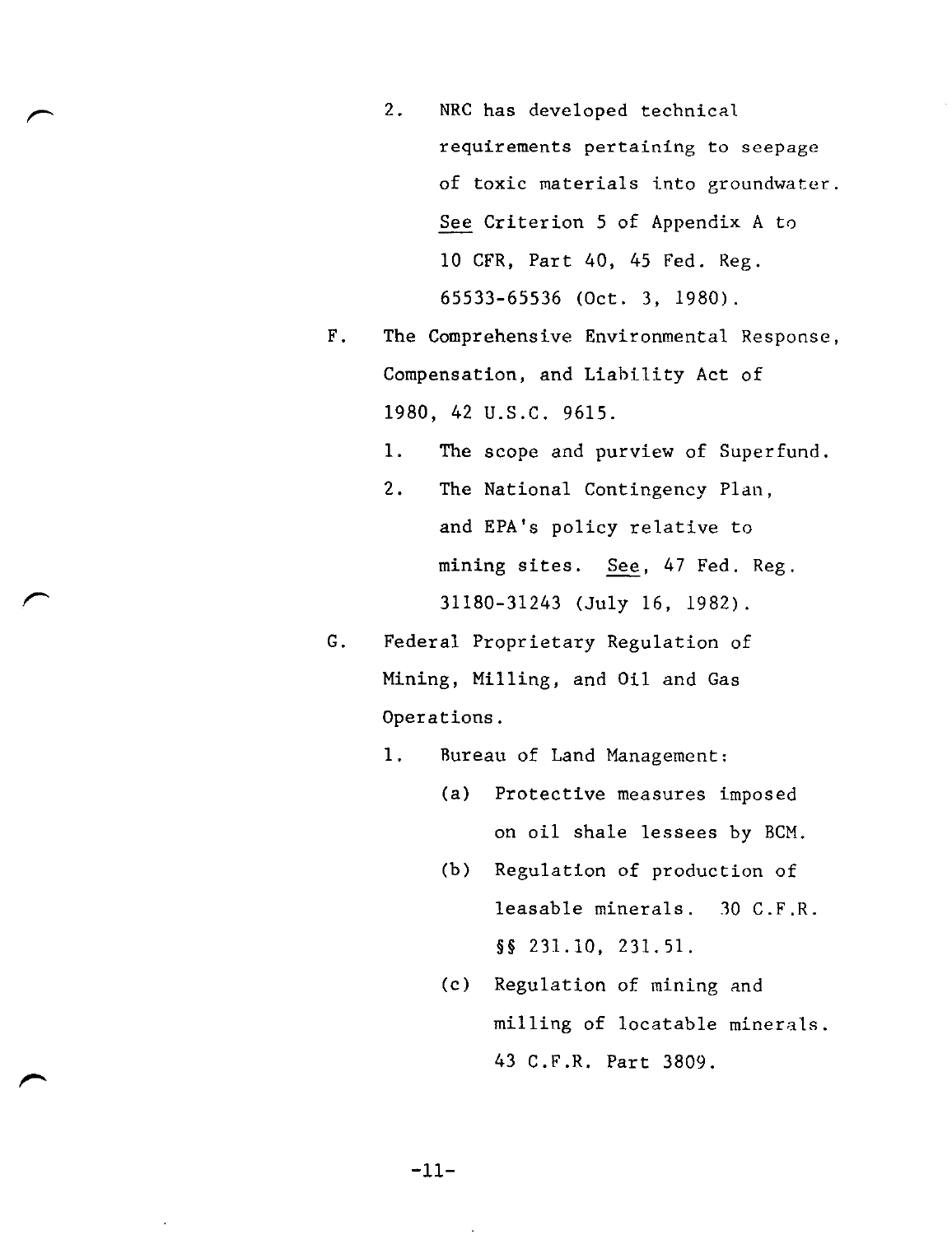- (d) Oil and Gas Operating Regulations. 30 C.F.R. §221.32.
- (e) Regulation of geothermal leases. 30 U.S.C. § 1001, et seq.; 30 C.F.R. Part 271.
- 2. U.S. Forest Service.
	- (a) Regulation of mining operations. 36 C.F.R. Part 288.
	- (b) Special use permits. 36 C.F.R. Part 251.
- H. State Regulatory Programs
	- 1. Colorado
		- (a) According to the State Department of Health, mining wastes are a significant contributor to groundwater pollution in Colorado.
		- (b) Discharges by injection wells are subject to regulation under the Colorado NPDES program. See, §25-8-103(3), (14) and (19), C.R.S. (1973).
		- (c) Subsurface discharges of radioactive and toxic materials from uranium mills are subject to regulation under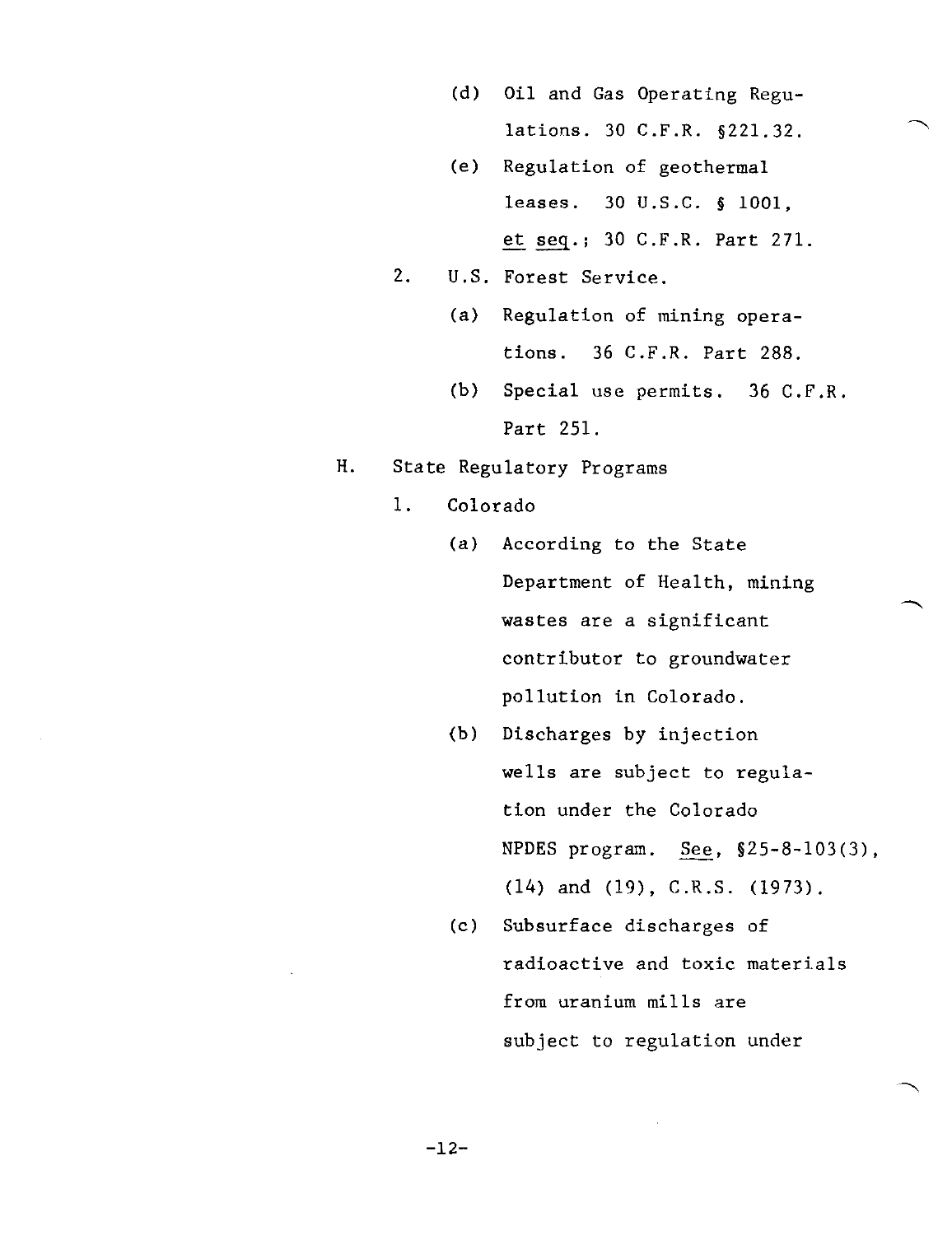the Radiation Control Act, §25-11-101, et seq., CRS (1973), and regulations promulgated thereunder, Criterion 5 of Part III, Schedule E, 6 CCR 1007-1.

- (d) Discharges of oil, brines, or other fluids associated with enhanced recovery operations require a permit from the Oil and Gas Conservation Commission, §§326, 330 and 401, 2 CCR 404-1.
- (e) Mining operations are required to obtain a permit from the MLRB under the Colorado Mined Land Reclamation Act, §34-32-101, et seq., CRS (1973). This Act and MLRB regulations include general and specific requirements to protect groundwater quality. See, e.g., §34-32-116, CRS (1973) and §§ 112(3)(e)  $(II)$ ,  $113(5.5)(e)$ ,  $116(1)(h)$ , 2 CCR 407-1.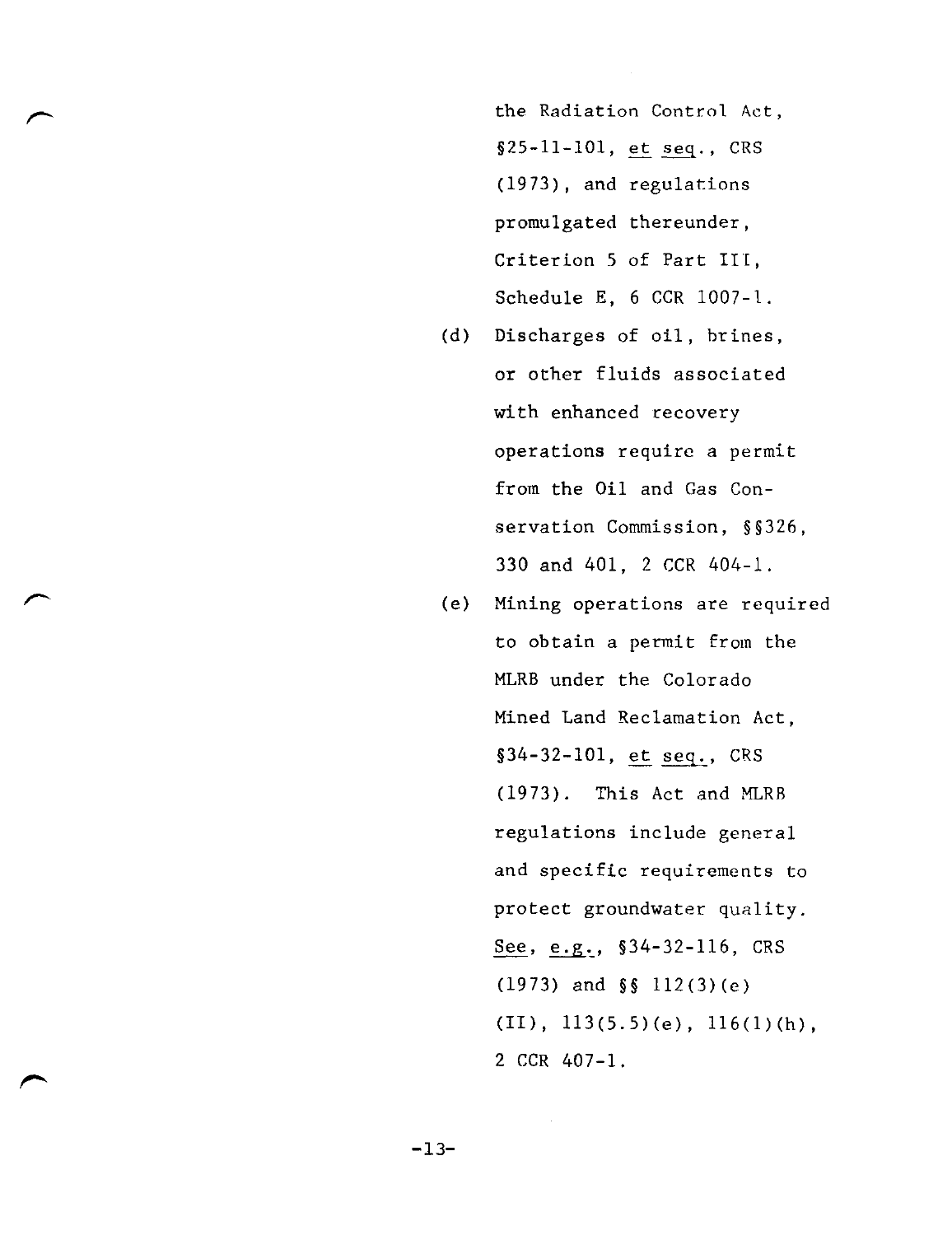- (f) The MLRB possesses similar authority with respect to coal mining operations. See, §34-33-101, C.R.S. (1973) and 2 CCR 407-2.
- 2. Utah
	- (a) Regulation of underground injection by the Water Pollution Control Committee. See, §26-11-6(14) U.C.A. 1953 (Supp.1981).
	- (b) Regulation of Mining and Mined Land Reclamation by the Board and Division of Oil, Gas and Mining, §40-8-1, et seq.\_ U.C.A. 1953 (1981 Ed.).
	- (c) Control of underground injection from oil and gas wells by the Board of Oil, Gas and Mining, §40-6-5, U.C.A. 1953 (1981 Ed.).
- 3. Montana
	- (a) Comprehensive regulation of groundwater contamination by the Department of Natural Resources and Conservation, §85-2-501, et seq. M.C.A. (1981).

 $-14-$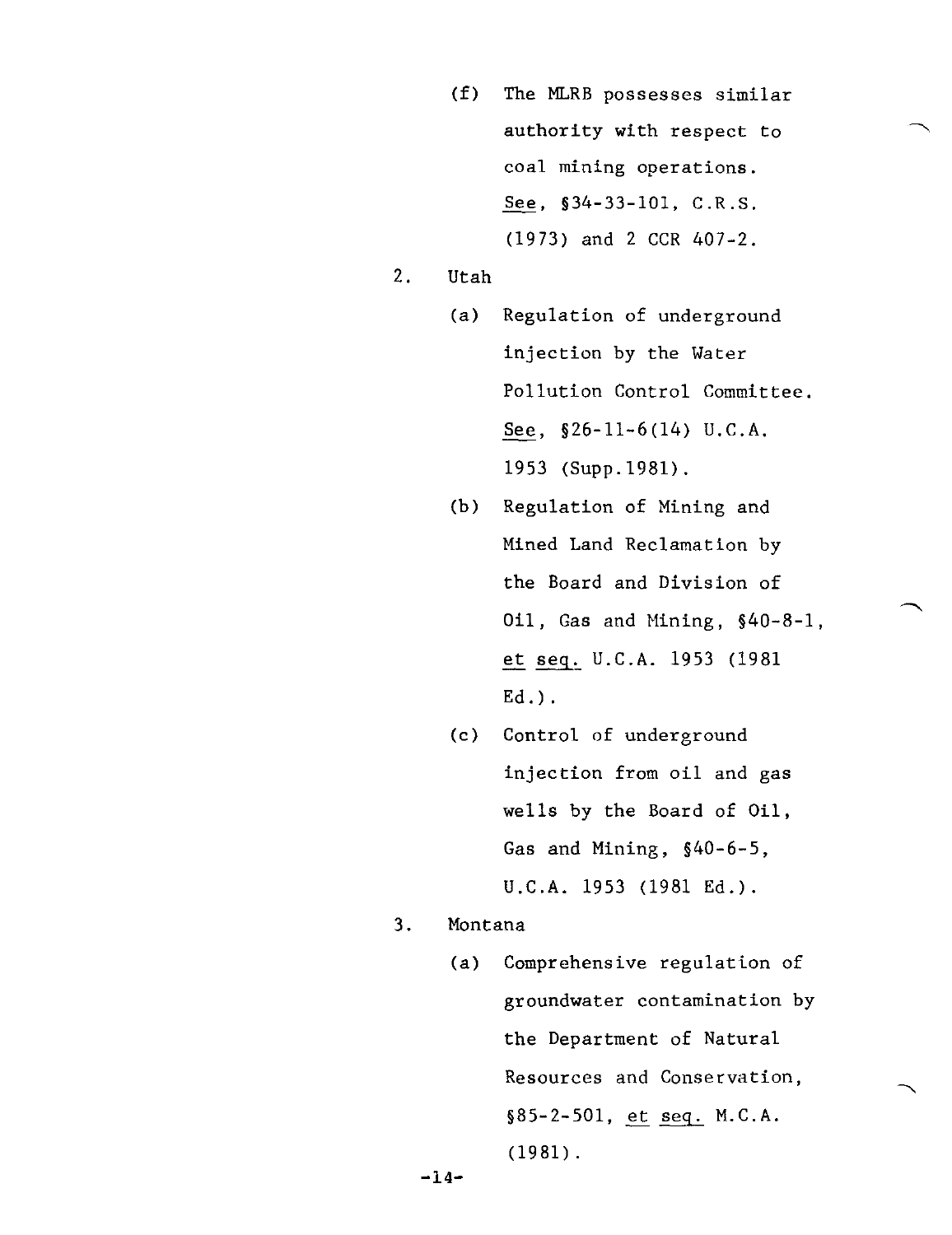- b. Regulation of Mining and Mined Land Reclamation by the Board of Land Commissioners and Department of State Lands.
	- Strip and underground mining §82-4-101, et seq., M.C.A. (1981).
	- Coal and uranium mining §82-4-201, et seq., M.C.A. (1981).
	- Metal mining  $$82-4-301$ , et seq., M.C.A. (1981).
	- Opencut mining §82-4-401, et seq., M.C.A. (1981).